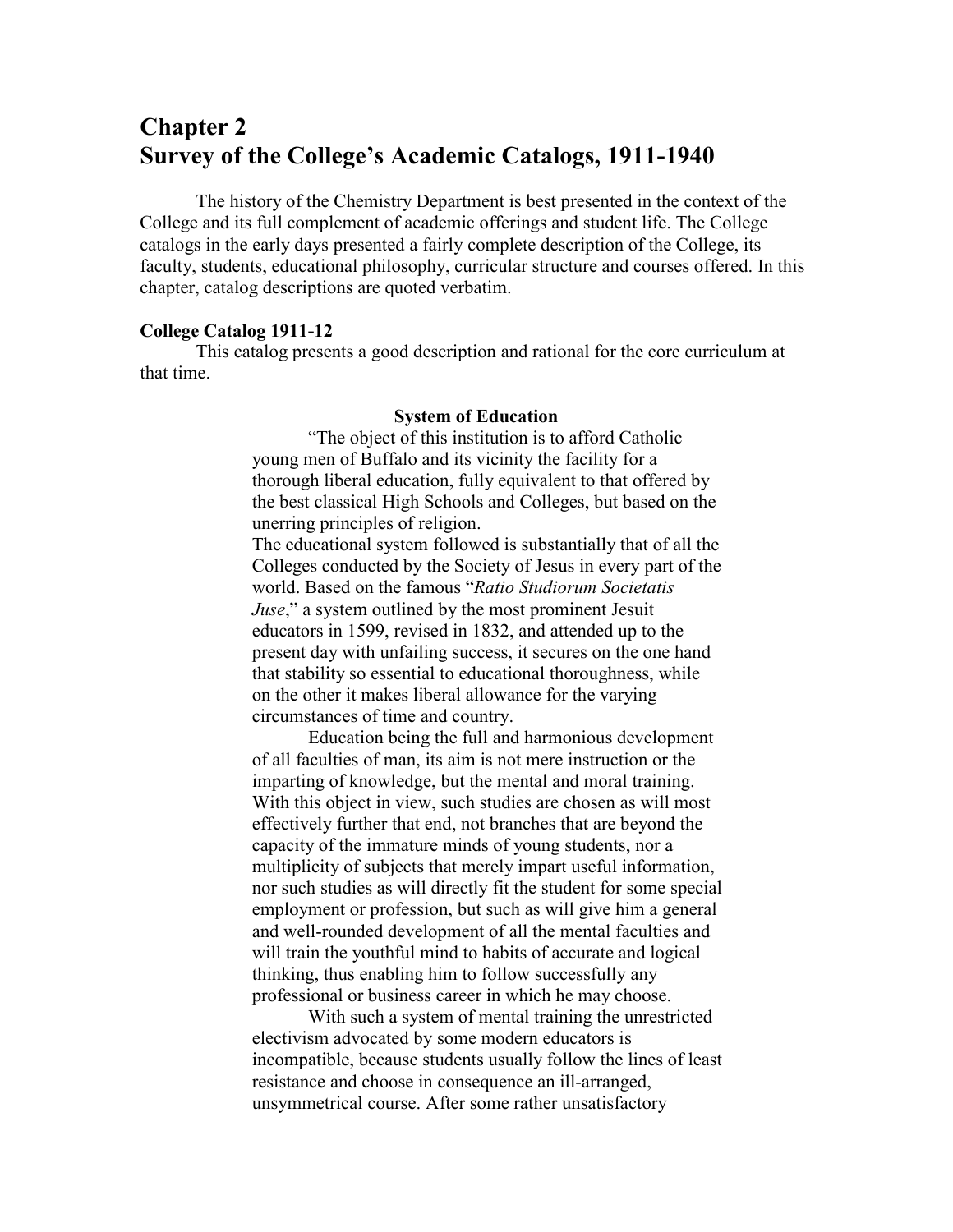experiments in electivism many are coming to realize more fully than ever before that the so-called classical course affords the most efficient means for obtaining the best culture which school training can give.

Literature and History bring the young minds into closest contact with the greatest minds and characters that ever lived. The study of language especially promotes exactness of thought and delicacy of perception by the constant and keen exercise of taste as well as of the reasoning powers; the languages of ancient Rome and Greece offer greater facilities in this regard that any other language, ancient or modern. Besides, they are most helpful to the knowledge of our own mother tongue; their structure and idiom so remote from the language of the student, lay bare before him the laws of thought and logic and require attention, reflection and analysis of the fundamental relations between thought and expression; they exercise him in exactness of conception in grasping the foreign thought, and in delicacy of expression in clothing that thought in the very dissimilar garb of his own native tongue.

Mathematics and the Natural Sciences disclose to the student the material aspects of nature and exercise the inductive and deductive powers of reasoning.

The value of Drawing, Modeling, Vocal and Instrumental Music in training the eye and ear, and in refining the artistic perception and appreciation, in affording elevation recreation is fully recognized, although these studies must always be subordinate to the study of language, literature, science, philosophy and history.

Physical Training by athletic exercises and games, if kept within proper bounds, is likewise requisite for an allaround development, and is heartily encouraged.

But as necessary as mental development, and even more so, is the forming of a young man's character, the guiding of his moral faculties. Morality must be the solid basis upon which the whole education is to be built; and the vital force supporting and animating the whole organic structure of education. Therefore, morality must be taught continuously and systematically; it must be the atmosphere which the student breathes; it must furnish the principles that will guide his entire conduct, his thoughts and actions.

But it is vain to pretend to give moral training without religion; therefore, Canisius College, as every Catholic institution, insists on Religious Training as the only possible means of obtaining this moral development. Accordingly the spirit of religion pervades the entire system of education; religions principles are inculcated, religious knowledge is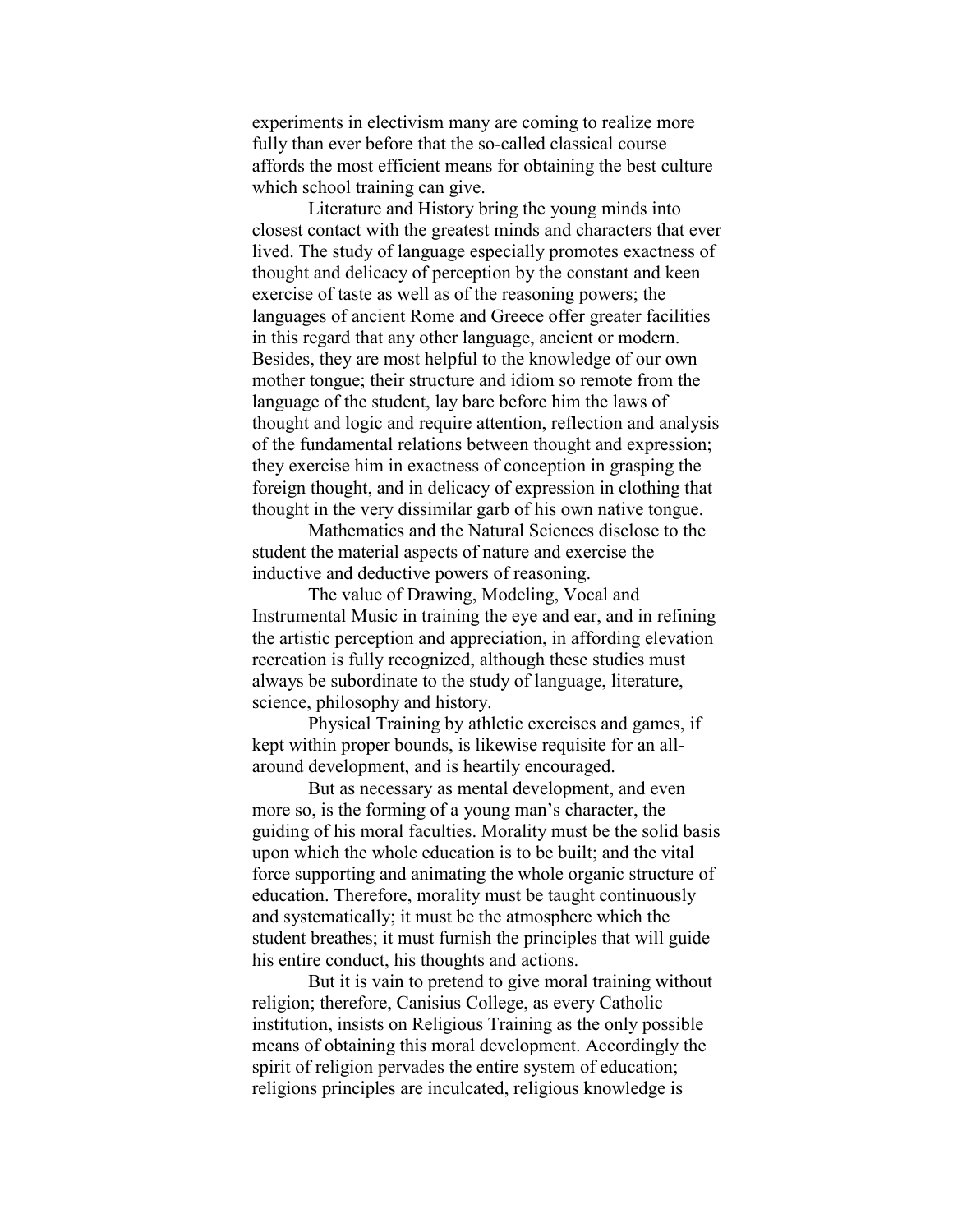imparted, beginning with the easier method of catechetical instruction and gradually developing into a thorough study of the evidences of religion."

At this time, academic offerings in chemistry were minimal. There was only one course offered as described in the 1911-12 catalog, reproduced here.

> "Organic Chemistry- This course is arranged chiefly for those who intend to take up the study of medicine after they have finished their College course. In it the student is given an opportunity of reviewing his inorganic chemistry and of acquiring such a knowledge of elementary organic chemistry as is now required for admission by several medical schools. Characteristics of chemical changes. Gravimetric and chemical equivalents. Atomic weights and molecular weights. Solutions. Ionic theory. Chemical equilibrium. Periodic law. Photo-chemistry.

Laboratory Work- Experimental determination of chemical equivalents, employing both the volumetric and gravimetric methods. Determination of vapor densities according to the methods of Dumas and Victor Meyer. Determination of formulas of simple salts. Experiments acidimetry and alkalimetry."

# **College Catalog 1913-14**

This catalog presented a description of the chemistry laboratory with a list of equipment. It would be an interesting exercise for today's chemistry students to outline the academic content of the chemistry courses based on the presence of a hydrogen sulfide generator and the list of laboratory equipment.

# **Equipment of the Science Department Chemistry**

"The equipment of the Department of Chemistry consists of a lecture-room, capable of seating comfortably eighty students, a private laboratory for the instructors and advanced students, and a large, well-lighted students' laboratory with desks for forty-eight students working at one time.

In the lecture-room, the professor's table is of the most approved construction, being supplied with alternating and direct current for electrical work, a fume vent, gas, hot and cold water, exhaust and compressed air valves. There is a large tank at one end of the table with glass panels on three sides. The room is also equipped for stereopticon projection.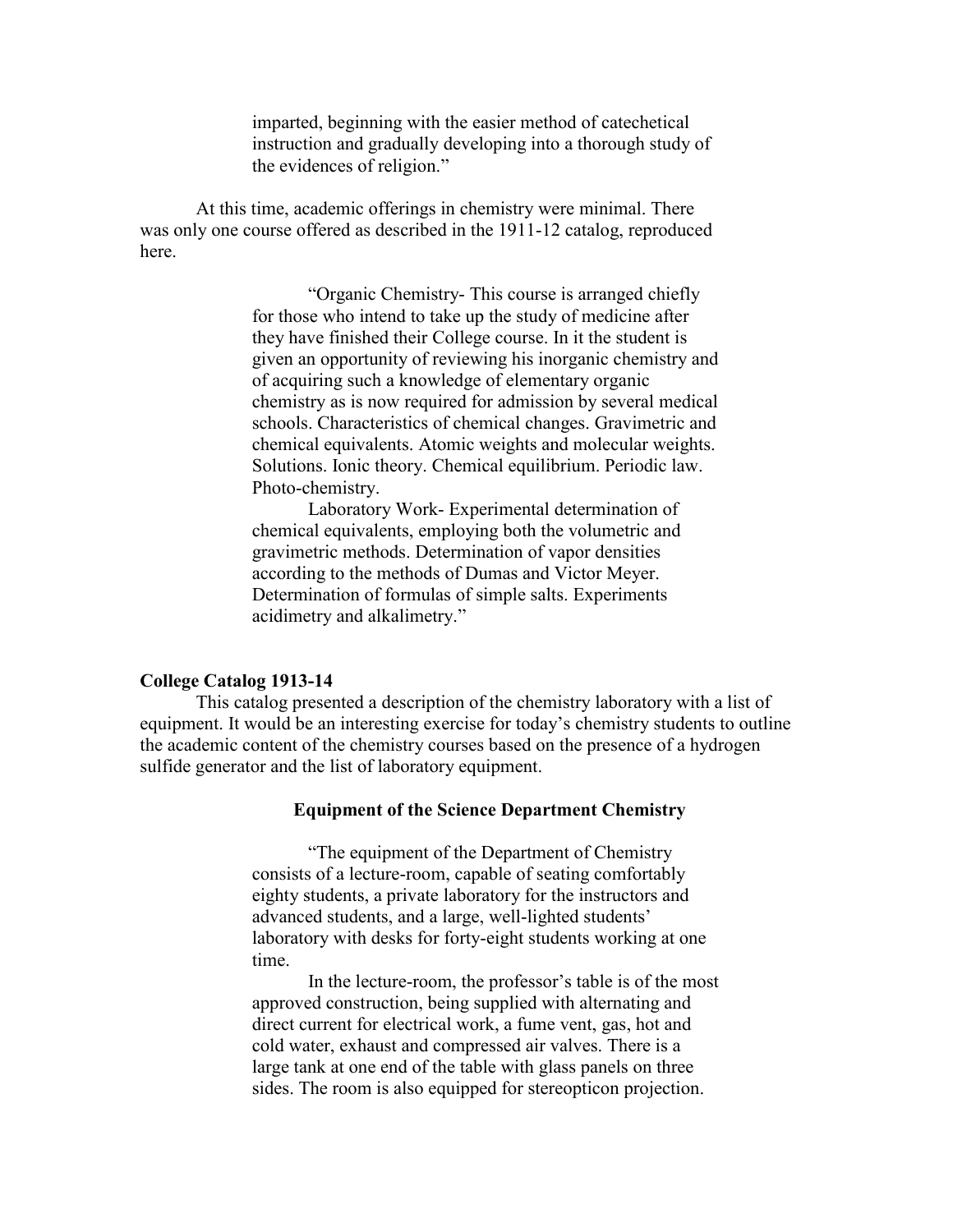Immediately adjoining the lecture-room is the instructor's private laboratory, which serves also a preparation room. A well supplied store-room for apparatus and chemicals is situated on the floor above the laboratory. The precision balances for quantitative experiments are attached to the wall of the preparation room.

The students' laboratory adjoins the preparation room. The students' desks are arranged so that each may be used successively by two or more students, thus increasing the capacity of the laboratory to over one hundred positions. Each desk is supplied with cold water, exhaust, compressed air, a fume vent and direct current for electro-chemical experiments. Alternation current is also available, if needed. There is besides a large hood in the laboratory with hydrogen sulphide supply. This hood is ventilated by a motor-driven exhaust fan. The laboratory is abundantly well lighted and ventilated.

During the year the following instruments were added to the equipment of the Department of Chemistry:

> Richard's Nephelometer. Eimer & Amend Refractometer. Schiff's Azotometer. Carius' hot-air furnace. Twenty-four burner combustion furnace. Beckmann freezing-point apparatus. Beckmann boiling-point apparatus. Eight pieces Hofmann's electrolytic lecture apparatus. Parr calorimeter, made by Max Kohl, Chemnitz. Complete equipment for quantitative work in organic chemistry."

# **College Catalog 1914-15**

The full four year curriculum for a science major was presented in the 1914-15 college catalog. It is presented in sufficient detail to present a good outline of academic offerings during this period.

# **Outline of the Course**

# "FRESHMAN CLASS.

1. Mathematics: (Four hours a week.)

I Term. Plane Trigonometry; Surveying, theoretical and practical.

II Term. Spherical Trigonometry, with applications to Navigation, etc.

2. Chemistry: General Chemistry (Eight hours a week; three lectures, and five periods laboratory practice.)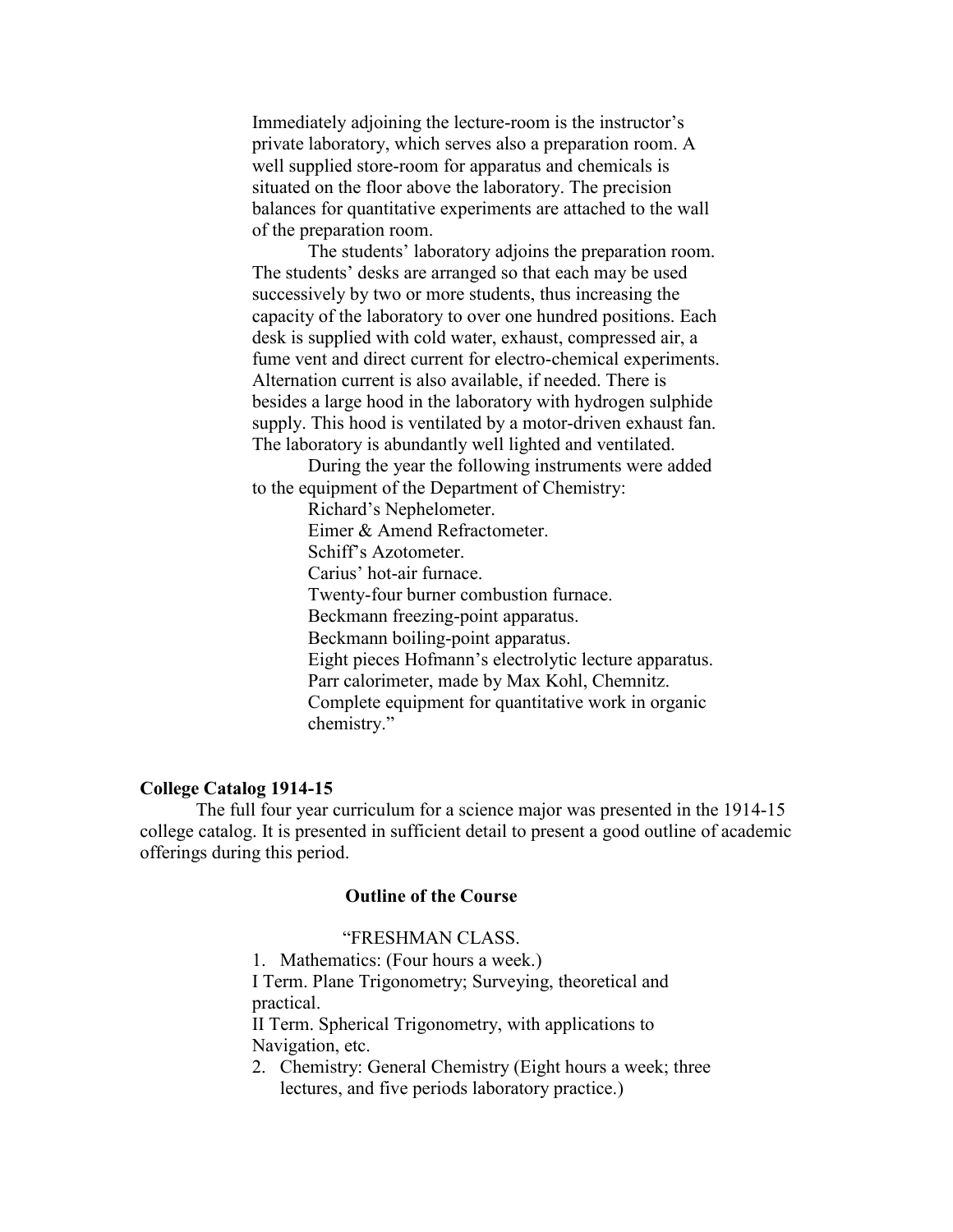- 3. Physics: Mechanics-(Four hours a week, two lecture and two laboratory periods.)
- 4. English: (Three hours a week.)
- 5. History: (Two hours a week.)
- 6. Modern Languages: (Two hours a week.)
- 7. Evidences of Religion: (Two hours a week.)
- 8. Elocution (included in English): (One-half hour a week.)

Special students may substitute Biology or other electives from the Junior and Senior Years for equivalent obligatory studies mentioned here. Mechanical Drawing and Descriptive Geometry may be taken by engineering students as additional studies.

# SOPHOMORE.

- 1. Physics: (Nine hours a week; five lectures and four laboratory periods.)
- 2. Chemistry-Qualitative Analysis: (Five hours a week; one lecture and four laboratory periods.)
- 3. Mathematics:(Four hours a week.) I Term: Analytical Geometry II Term: Elementary Calculus.
- 4. English: (Three hours a week.)
- 5. History: (Two hours a week.)
- 6. Evidences of Religion: (Two hours a week.)
- 7. Elocution (included in English. One-half hour a week.)

# JUNIOR.

- 1. Philosophy: (Five hours a week.)
- 2. English: (Three hours a week.)
- 3. Geology-I Term: (Two and one-half hours a week.)
- 4. Astronomy-II Term: (Two and one-half hours a week.)
- 5. History: (Two hours a week.)
- 6. Evidences of Religion: (Two hours a week.)
- 7. Elocution: (One-half hour a week.)
- 8. Electives: (Eight hours a week.) To be chosen from the following subjects: Quantitative Analytical Chemistry, Organic Chemistry, Physical Chemistry, Biology , Advanced Physics, Advanced Calculus, Descriptive Geometry, Mechanical Drawing.

# SENIOR

- 1. Philosophy: (Five hours a week.)
- 2. Evidences of Religion: (Two hours a week.)
- 3. Elocution: (One-half hour a week.)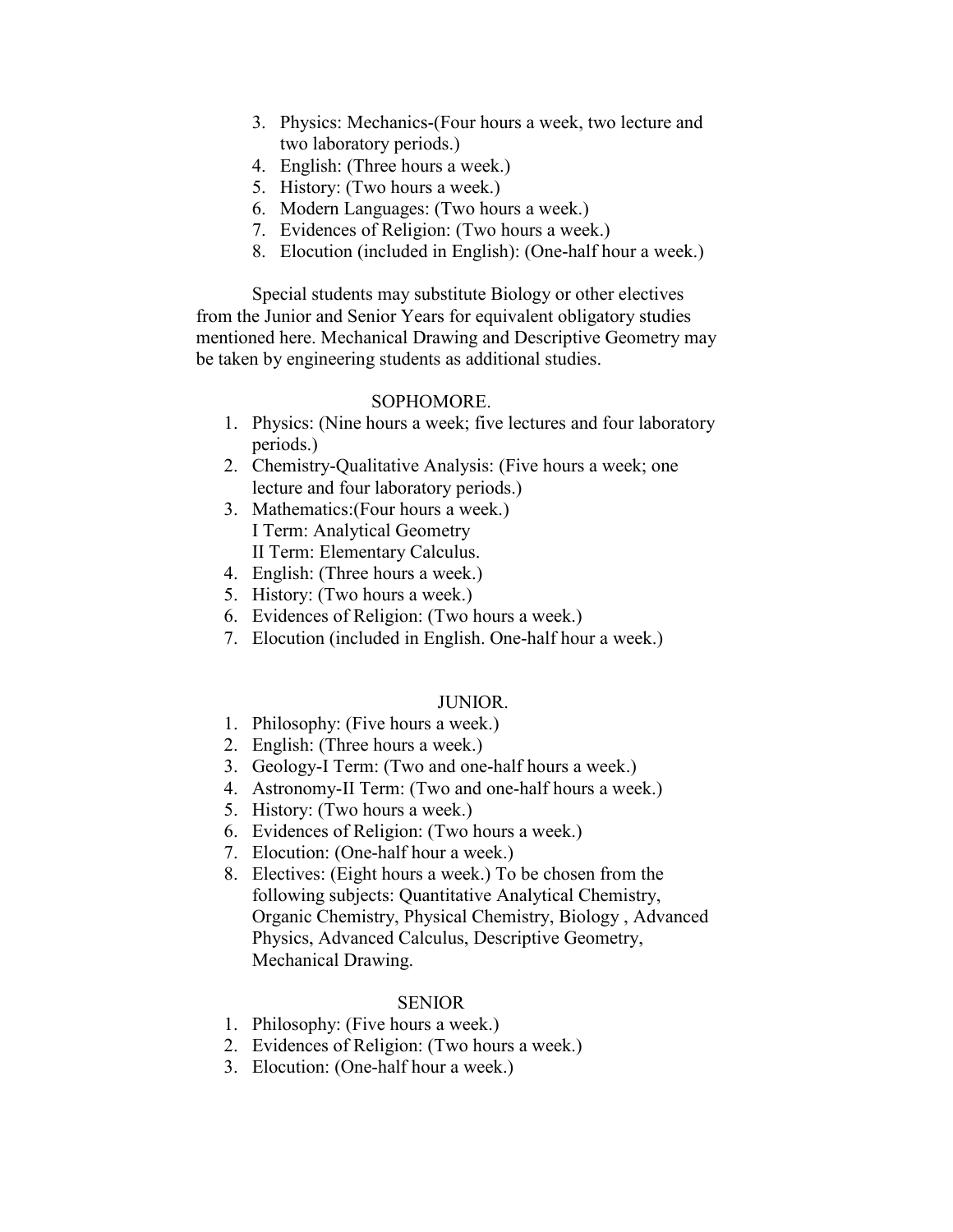4. Electives: (Twelve and one-half hours a week.) Continuation of the electives begun in Junior Year, or assumption of other subjects from same list. A selection may be made also from these additional subjects: Pedagogy, Economics, Elementary Law, Constitutional History, Organic Analysis, Technical Analysis.

In all cases the number of laboratory hours given is a minimum. By suitable choice of electives in Junior and Senior years a student may specialize in Physics, Chemistry or Biology, thereby gaining his degree of B.S., with Physics, Chemistry or Biology as his major study. Ample facilities are afforded those who wish to qualify themselves for the profession Analytical Chemist, in either general or industrial fields.

# WEEKLY SUMMARY-SCIENCE COURSE

| Freshman                                  | Hours |
|-------------------------------------------|-------|
| Mathematics(Trigonometry, Plane/Spherical |       |
|                                           | 4     |
|                                           | 8     |
|                                           |       |
|                                           |       |
|                                           |       |
|                                           |       |
|                                           |       |
|                                           |       |
|                                           |       |
|                                           |       |
|                                           | 25    |

| Sophomore                                 | Hours |  |
|-------------------------------------------|-------|--|
| Mathematics (Anal. Geometry and Calculus) |       |  |
|                                           |       |  |
| 9                                         |       |  |
|                                           |       |  |
|                                           |       |  |
|                                           |       |  |
|                                           |       |  |
|                                           |       |  |
|                                           |       |  |
|                                           |       |  |
|                                           |       |  |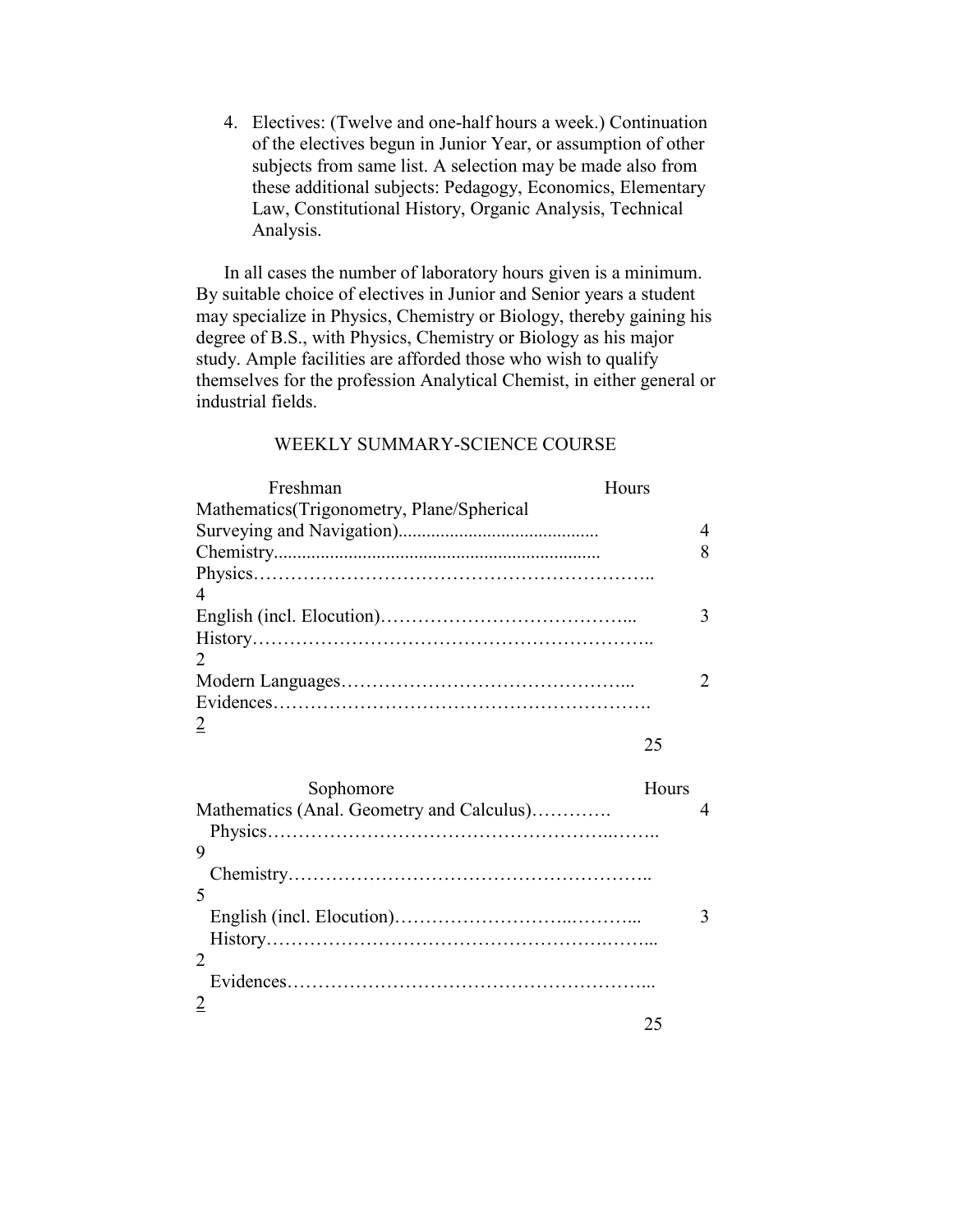| Junior   | Hours |   |
|----------|-------|---|
|          |       |   |
|          |       |   |
|          |       |   |
|          |       | 3 |
|          |       |   |
|          |       |   |
| 2        |       |   |
|          |       |   |
| <u>8</u> |       |   |
|          |       |   |
|          |       |   |

| <b>Senior</b> | Hours |
|---------------|-------|
|               |       |
|               |       |
|               | 13    |
|               | $21*$ |

\*Every alternate Monday one afternoon period is devoted to Elocution"

#### **College Catalog 1917-18**

The catalog presented an expanded account of course offerings and indicates growth in the curriculum. There is mention of an independent research option for senior students and the opportunity for post graduate courses leading to a Master's Degree. Notice should also be made on the heavy emphasis of analytical chemistry courses.

> "Instruction in general Inorganic Chemistry is given to all students in regular courses. For students of the Science and Premedical courses this instruction is of obligation in their Freshman year, for students of the Arts course in their Sophomore year. The course is designed not merely to familiarize the student with the principles of the science and the descriptive chemistry of the non-metallic and metallic elements, but to constitute an introduction to scientific methods of experimentation, observation and reasoning. Every attempt is, therefore, made to impress upon the student the importance of neatness, accuracy and thoughtfulness in connection with his laboratory practice and to point out rigidly the line of demarcation between the functions of the senses and the intellect in all fields of science.

The instruction in chemical subjects is continued throughout the four years of the Science course, the two years of the Pre-medical course, and as an elective through two years of the Arts course, and includes Theoretical Analytical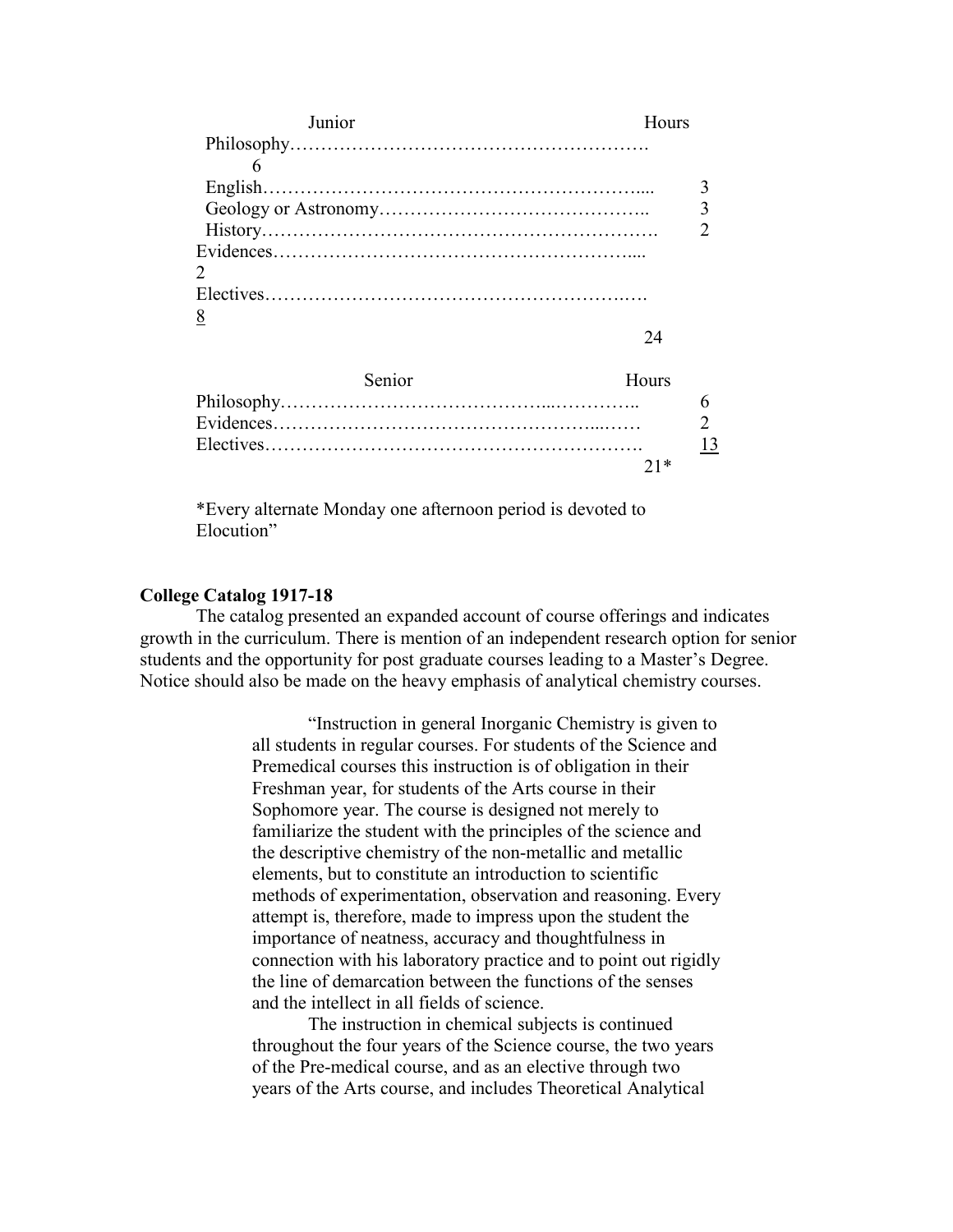and Organic Chemistry as well as opportunity for elective courses in specialized post-graduate work. Students in the Science course devote, as a rule, more time to these subjects than students in other courses and their work is accordingly somewhat more advanced.

The opportunity for individual research work in the various branches enumerated above is unusually extensive and a private laboratory is well equipped for advanced work of this character.

The aim throughout all the courses of chemical instruction is to teach the student self-reliance, to inculcate habits of accurate thought and work and to afford such training as will fit him to cope successfully with scientific and technical problems.

# **Senior Optional Studies**

Students in classes later than the class of 1918 will be allowed to select optional subjects in both terms of their senior year from the following Post-graduate courses: Quantitative Analysis II, a course in technical Metallurgical Analysis; Physical Chemistry, including the Chemistry of the Colloids.

The selection of optional subjects must be made with the approval of the head of the Department and other subjects than those enumerated above may be proposed for acceptance when the student has had the necessary preparation and his schedule of hours permits.

#### **Post-Graduate Courses**

In general the requirement for admission to postgraduate courses leading to degree of M.S. is a recognized degree, either B.A. or B.S. These same courses not leading to a degree may be followed by students not having degrees but possessed of the necessary preliminary instruction as noted under "preparation" in the description of each course.

### **Courses of Instruction**

Undergraduate Courses:

- 1. Inorganic Chemistry I.
- 2. Inorganic Chemistry II.
- 3. Qualitative Analysis I.
- 4. Qualitative Analysis II.
- 5. Quantitative Analysis I.
- 6. Organic Chemistry I.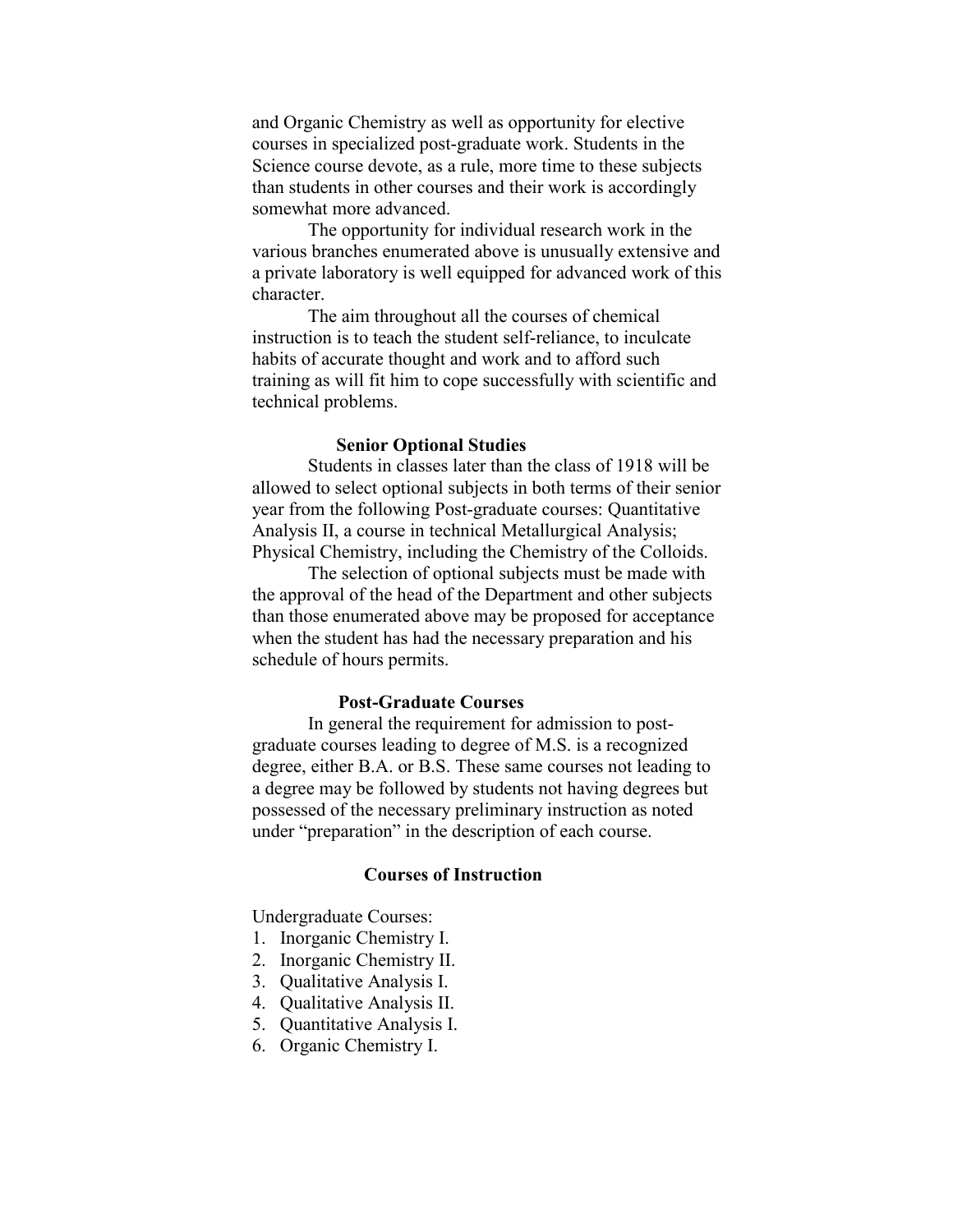Graduate Courses:

- 7. Quantitative Analysis II.
- 8. Organic Chemistry II.
- 9. Physical Chemistry.
- 10. History of Chemistry.
- 11. Chemistry Seminar."

# **College Catalog 1930-31**

The period of 1912 (opening of Old Main) to 1930 was a time of prosperity in the nation and a period of growth for the college. Excerpts from the 1930-31 catalog present a short historical note indication that the core curriculum remained essentially unchanged and that a chemistry major was one of three offered by the college. A pre-med "major" was designated as two years of a pre-med track and the last two years as a chemistry or physics major. Medical schools also accepted students with three years of study. Descriptions reproduced from the 1930-31 catalog present a good prolife of the College. Masters Programs were regular offerings at this time.

> "Canisius College was opened in September, 1870, by the Fathers of the Society of Jesus. On April 27, 1872, the feast of St. Peter Canisius, patron of the new institution, the cornerstone of a larger brick building on Washington Street was laid by the Rt. Rev. Bishop Stephen V. Ryan, D. D., and in November of the same year the central portion of it was completed; the north and south wings, with the Chapel and Hall and the Infirmary, were added in later years. In the year 1908 an important change occurred, in the discontinuance of the boarding department. In 1911 began the erection of the present college building, on the former Villa ground, at the corner of Main Street and Jefferson Avenue. This structure was dedicated with appropriate ceremonies, by the Rt. Rev. Charles H. Colton, Bishop of Buffalo, on December 30th, 1912. On January fifth, 1913, the four College classes were transferred to the new building, leaving the students of the four High School years at the former location on Washington Street. This local separation of the College from the High School has resulted in marked benefit to both. In 1925 Canisius College was improved and enlarged by the addition of two magnificent wings. The new wings include an auditorium capable of seating seven to eight hundred students ; a cafeteria, with the latest improvements ; splendid classrooms for two hundred and fifty additional students; a Biology department consisting of three laboratories besides the lecture room ; new rooms for the Mechanical Drawing courses ; lounging rooms, shower bath, etc. The educational system followed is substantially that of all the Colleges conducted by the Society of Jesus in every part of the world. Based on the famous Ratio Studiorum Societatis Jesu, a system outlined by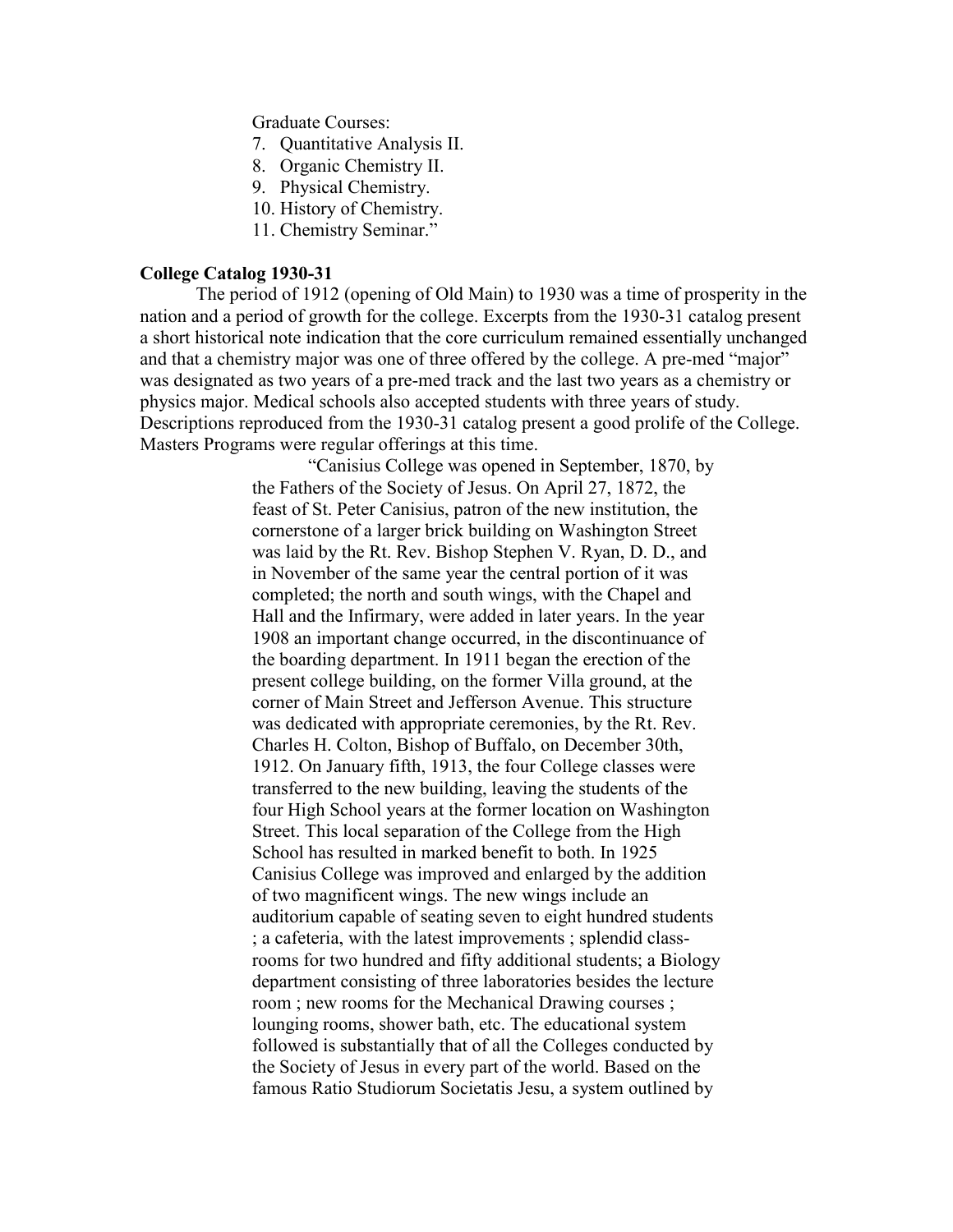the most prominent Jesuit educators in 1599, revised in 1832, and attended up to the present day with unfailing success, it secures on the one hand that stability so essential to educational thoroughness, while on the other it is elastic and makes liberal allowance for the varying circumstances of time and country. While retaining, as far as possible, all that is valuable in the older learning, it adopts and incorporates the results of modern progress.

EQUIPMENT Libraries.--The Students' Library which is being constantly improved, is equipped with shelf room for twenty thousand volumes. At present the actual number of books is about twelve thousand. The Reading Room attached to the Library contains more than fifty of the leading periodicals and has accommodations for eighty students at any one time. Science Departments.—The equipment of each department, Chemistry, Physics, Biology, consists of an amphitheater, capable of seating comfortably eighty students, a private laboratory for the instructors and advanced students, and large, well-lighted students' laboratories. A large supply of chemical apparatus of recent type affords facilities for experiments and systematic work in all the departments of general, analytical, organic and industrial chemistry. The stock of instruments is abundantly sufficient for all the courses offered in physics, and is being constantly added to. The Bischoff collection of lantern-slides, numbering twelve thousand and covering most natural science subjects, as well as subjects of history, travel, etc., is kept in the instrument room. One thousand lantern-slides, constituting ten lectures on strictly technical subjects, have recently been added to the Bischoff collection.

GENERAL STATEMENT- Canisius College has a limited Graduate Department, to which specially qualified students according to need may be admitted to work leading to the degree of Master of Arts.

ADMISSION TO GRADUATE COURSES -The applicant for admission to graduate courses must be a duly registered student of this college, and must present upon his application certification that he has received a Bachelor's degree from an approved college. At the same time he must present a certified transcript of his undergraduate record in the fields he has selected for his major and minor work. In no case will the applicant be admitted to graduate work in any department if he fails to present evidence of sufficient undergraduate preparation in the same department. This preparation is usually understood to be represented by a grade not lower than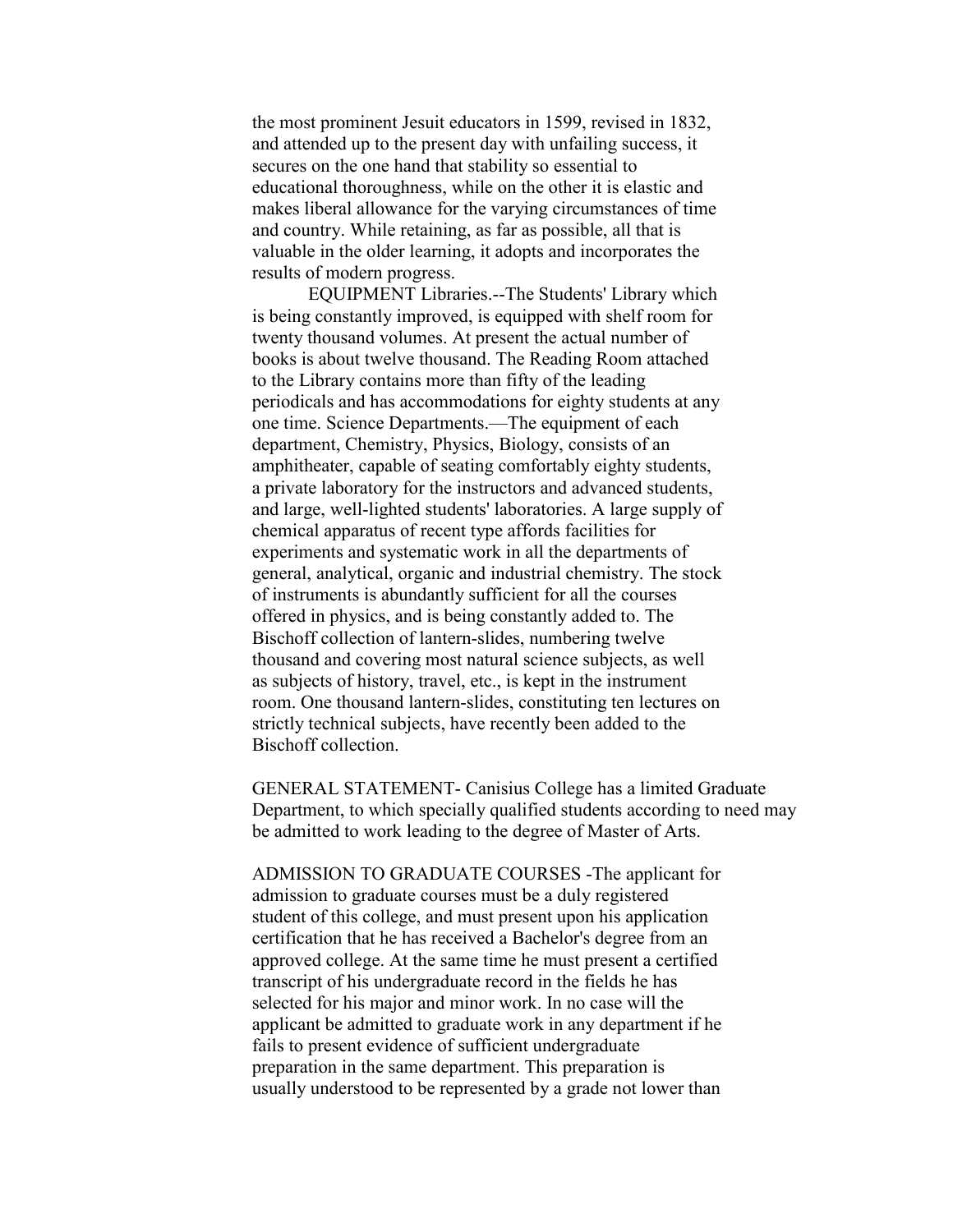C, and by courses totaling in the aggregate sixteen semester hours.

# REQUIREMENTS FOR A MASTER'S DEGREE

- 1. LANGUAGE REQUIREMENT—The candidate for the degree of Master of Arts must give evidence by an examination, to be held not later than the beginning of the semester in which he expects to receive his degree, that he has a reading knowledge of one modern foreign language to be used in his research studies. French or German is preferred, but in some departments Spanish or Italian may be allowed. Those majoring in Philosophy will be required to have a reading knowledge of Latin.
- 2. COURSE REQUIREMENT—Although it is recognized that the mere accumulation of credits is not a guarantee of proficiency in graduate work, the candidate for the degree of Master of Arts will be required to pursue courses equivalent in quantity to thirty semester hours, eighteen of which shall be in his major field, and twelve in one or six in each of two minor fields. At least three-quarters of his major work shall be done in courses open only to graduates. If the remaining work is done in courses open also to undergraduates, the graduate student shall in addition to the work of that course, also be required to do research work in that field under the direction of the head of the department. On or before October 1st 27 of the year in which he takes up work at this college, the candidate must submit to the Faculty for its approval his full program of study. The program of study should not be disintegrated or fragmentary but must represent a unified and well-organized body of knowledge.
- 3. RESIDENCE REQUIREMENT—All the work for the Master's degree must be done in residence except the research necessary for the thesis. By residence is understood work done in regular course. Transfer graduate students must complete at least three-quarters of their entire graduate work at this college. The normal time taken for this work is two academic years, although in certain special cases, where the student shows exceptional ability, the total work may be completed in one year. In no case, however, will the Master's degree be conferred upon a student until a full year has elapsed from the conferring of his Bachelor's degree.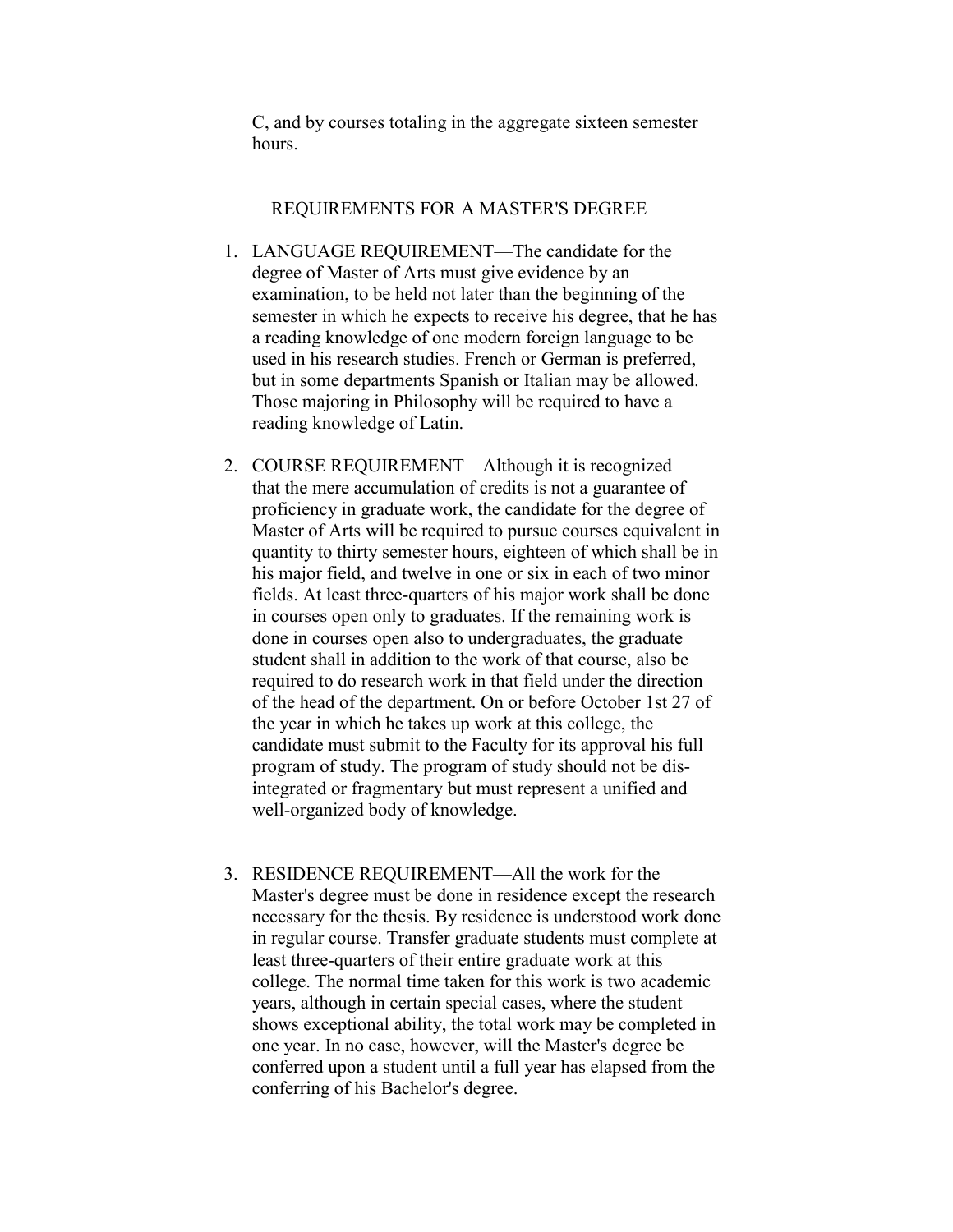- 4. EXAMINATION REQUIREMENT—In addition to the regular examination to be held at the completion of each course, a comprehensive written examination not to exceed three hours in time and covering the entire work of his major will be required.
- 5. THESIS REQUIREMENT—On or before November 29th of the year in which the student expects to receive his degree, he shall hand in to the Dean or to the head of the department in which he pursued his major study, a detailed out-line of the thesis or problem he is to develop as the result of his research work. When this has been approved, the completed thesis must be submitted to the Dean for his acceptance before it is ready for its final form. This must be done before May 1st of the academic year in which the degree is to be conferred. When the thesis has been finally approved, each candidate shall furnish one bound, typewritten copy for the use of the College Library. This copy becomes the permanent property of the college. This typewritten copy should be of a uniform size of eight inches by ten and a half inches. The title-page besides containing the full title of the thesis and the author's name, must bear the words: "Submitted in partial fulfillment of the requirements for the degree of Master of Arts in the Graduate Department of Canisius College." No thesis will receive final acceptance which does not give evidence of a certain literary merit as well as originality in the treatment of the general subject matter.

# FEES AND OTHER EXPENSES-

| Tuition in all departments, per annum | \$200.00 |
|---------------------------------------|----------|
| Registration fee-new students         | 5.00     |
| <b>Student Activity Fee</b>           | 20.00    |
| Breakage Fee (returnable)             | 10.00    |
| <b>Biology Laboratory Fee</b>         | 15.00    |
| <b>Chemistry Laboratory Fee</b>       | 10.00    |
| Physics Laboratory Fee                | 10.00    |
| <b>Graduation Fee</b>                 | 15.00    |

# REQUIREMENTS FOR THE BACHELOR DEGREES

1. In order to receive the bachelor's degree, a student is required to complete successfully an amount of work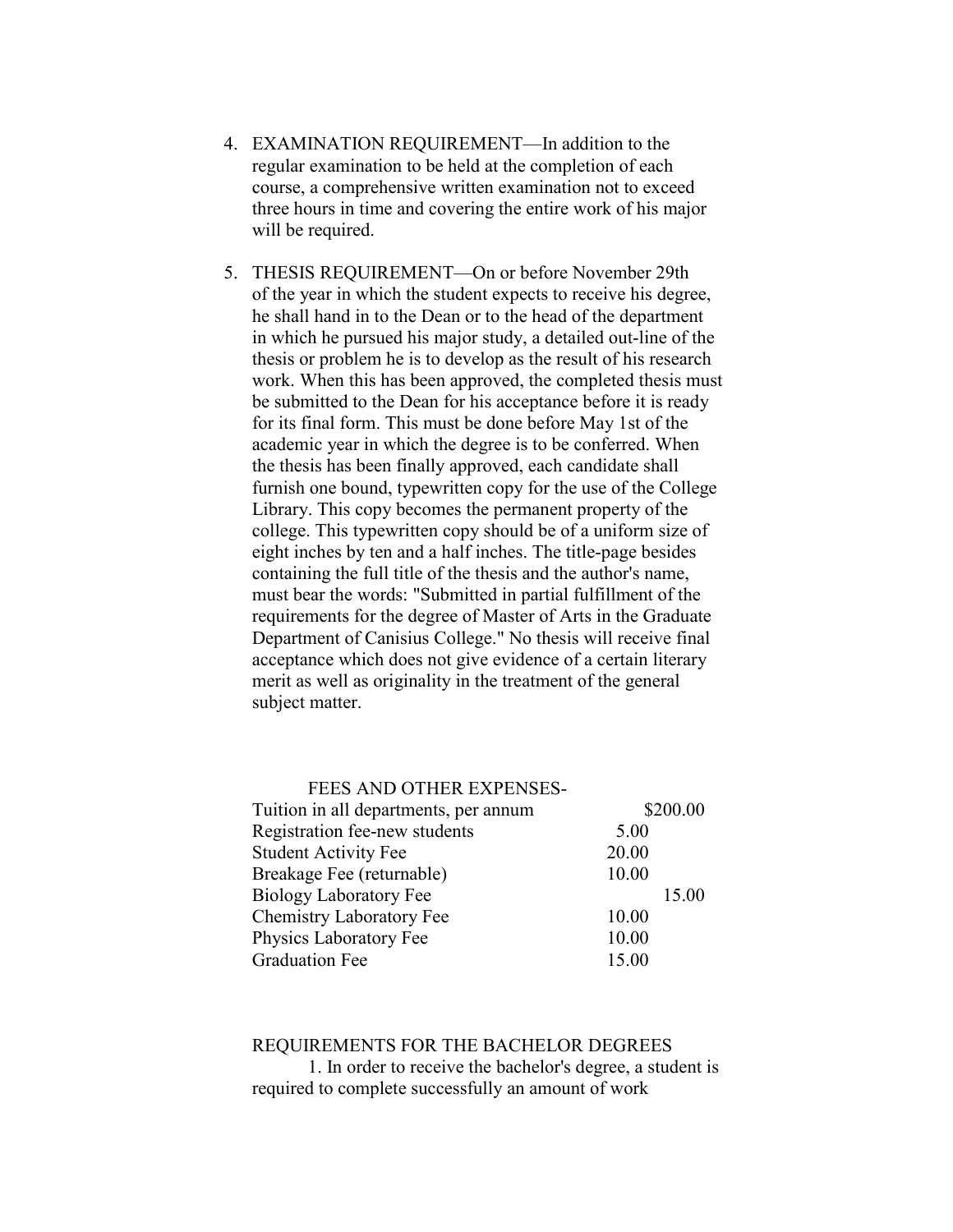equivalent to 130 credits. A credit represents one hour per week for one semester, except when the class period is conducted in the style of a conference or seminar, in which case fewer credits are allowed. In laboratory work two hours are estimated as the equivalent of one lecture period.

2. Toward the end of the sophomore year every candidate for the degree must select, with the advice of his Faculty Advisor, one major study to be followed during the la fit two years of his course.

3. A major study comprises: (1) not less than 18 semester hours of instruction either in the same subject or in subjects so closely related as to form a well unified field of study; (2) assigned reading or investigation in the designated subject; (3) before the end of the senior year candidates will be obliged to write a thesis of not less than three thousand words on some portion of his major approved by the head of the department.

4. If the major is a subject which has been pursued in freshman and sophomore years, two semester credits will be allowed for this earlier work.

5. After the prescribed courses for junior and senior have been provided for and the major has been selected, the remaining number of hours may be made up from other subjects at the discretion of the Faculty Advisor.

A. BACHELOR OF ARTS- The most effective means for acquiring a broad and thorough cultivation of the mental faculties which is the aim of all true education and the best foundation for special and professional training, is recognized to be the full and accurate study of the Latin and Greek classics. In connection with these, a thorough training in the arts of composition and rhetoric and in general literature, together with a comparative study of the English language and literature is essential. The analytical study of language and letters promotes exactness of thought, delicacy of perception and facility of expression, by the constant and keen exercise of judgment and taste, as well as of the reasoning powers. In this regard, the languages of ancient Rome and Greece, when intelligently and seriously studied, offer greater advantages than any other. They are also most helpful to the knowledge of our mother tongue. Their structure and idiom, so remote from the language of the student, reveal to him the laws of thought and logic and demand reflection and analysis of the fundamental relations between ideas and expression; they exercise him in exactness of conception in grasping the author's meaning and in clearness and delicacy of expression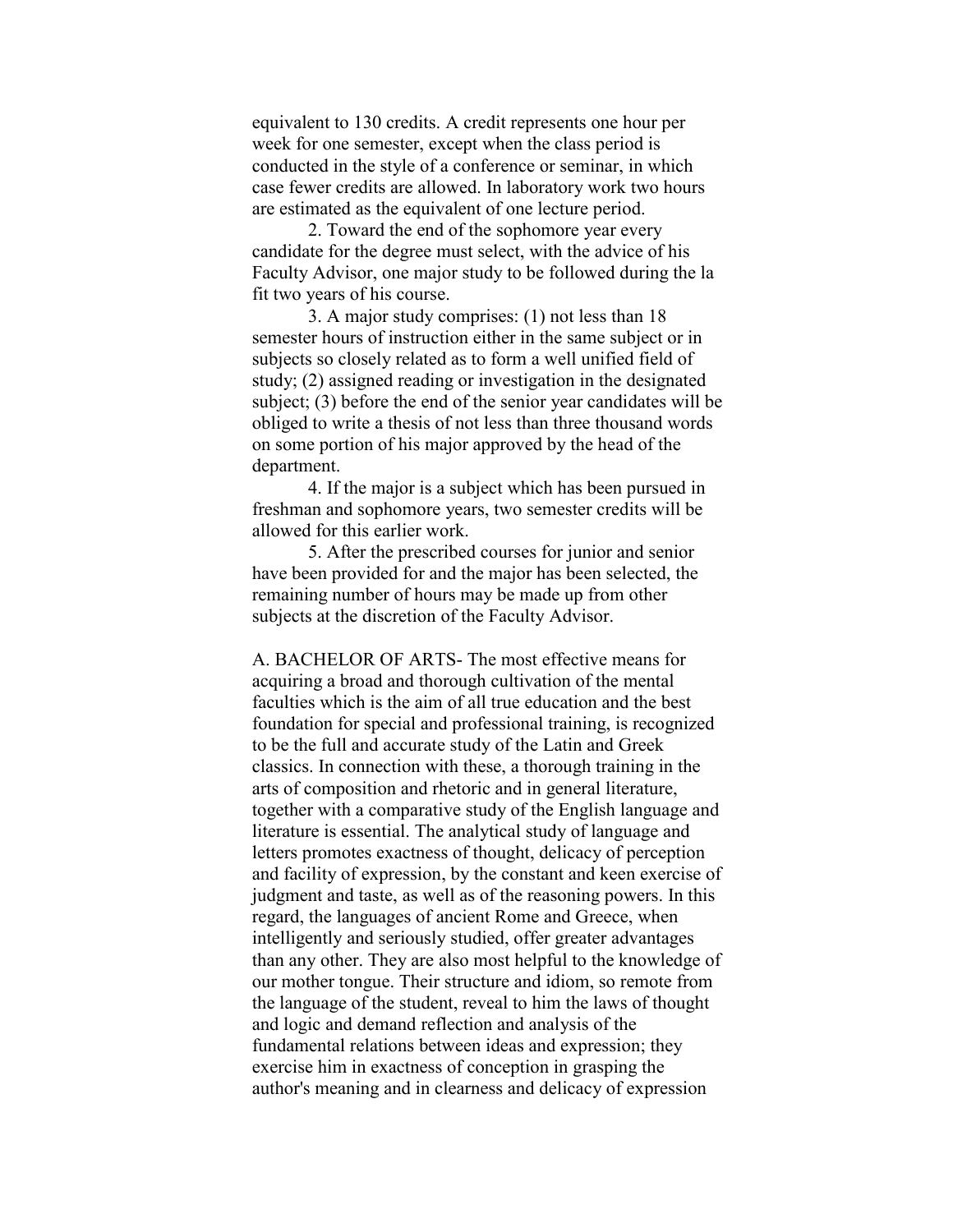in clothing that thought in the very dissimilar garb of his own native tongue. One modern language, usually French or German, is required, in addition to English. History, which has been rightly described as Philosophy taught by examples, brings the student in close contact with the great minds and characters of all ages and familiarizes him with the development and vicissitudes of civilization. The Higher Mathematics, besides providing the scholar the instruments of progress in the natural sciences, imparts to the mental faculties a special kind of training that can-not be ignored. The sciences should be known, at least in their outlines and with exact appreciation of their principles, if one wishes to be abreast of modern thought. They are, therefore, made obligatory features of the course. But, above all, Mental Philosophy is considered of the highest importance. It gives the key to all true knowledge of nature, of man, and God, and lays the only solid foundation for all other sciences, while revealing their interdependence and method. Hence in the last two years of the course a thorough study is made of Scholastic Philosophy in its various branches, such as Logic, Metaphysics, Psychology, Natural Theology, Ethics and Political Economy. The successful completion of the curriculum in Arts and Sciences, which extends through four years, leads to the degree of B. A.

B. BACHELOR OF SCIENCE- The curriculum in General Science is intended for those students who wish to obtain a more specific training for later work in technological, medical or industrial science than the Arts Course affords. While it is not strictly a technical course, the subjects included represent more than half of those required in engineering courses in our leading technical schools. A student may thus make the first two years of an engineering course in connection with the liberal studies. The curriculum in General Science differs from the Arts Curriculum in that it substitutes for the requirements in Latin and Greek of the Arts Curriculum, subjects in the Natural Sciences. Other subjects, viz.: English, History, Modern Language, Apologetics, Elocution, Philosophy and Electives of a non-scientific character, are common to both courses. The electives in science in the Junior and Senior years will naturally be of a more advanced character in the Scientific Curriculum than the similar electives in science offered in the Arts Curriculum. The successful completion of this course is rewarded with the degree of Bachelor of Science. Note: After the Freshman year, which has a common curriculum for all students of Science, each one is required to choose a major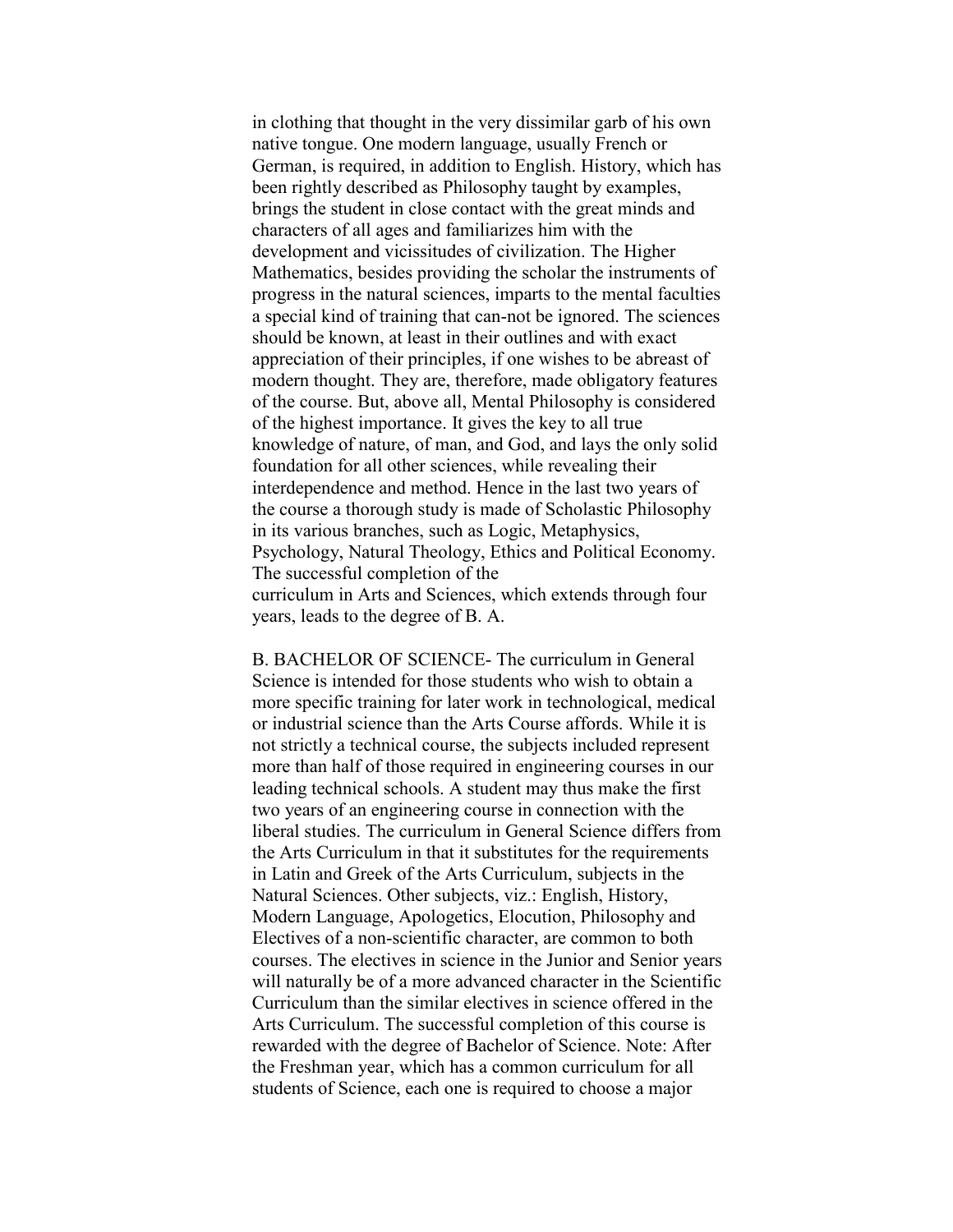subject, according to the nature of his future work. Chemistry, Physics and Philosophy are offered as majors. Those who wish to specialize in Biology will follow the Premedical course for their Freshman and Sophomore years, and elect Chemistry and Biology in the Junior and Senior years.

|                                   | Freshman              |                |    |
|-----------------------------------|-----------------------|----------------|----|
| Subject                           | <b>Semester Hours</b> | Credits        |    |
| Chemistry                         | 10                    | 10             |    |
| Mechanics                         | 6                     | 6              |    |
| Mathematics                       | 6                     | 6              |    |
| English                           | 6                     |                | 6  |
| Modern Language                   | 6                     | 6              |    |
| Apologetics                       | $\frac{4}{38}$        | $\frac{2}{36}$ |    |
|                                   |                       |                |    |
|                                   | Sophomore             |                |    |
| Subject                           | <b>Semester Hours</b> | Credits        |    |
| Chemistry                         | 6                     | 6              |    |
| Physics                           | 10                    |                | 10 |
| Mathematics                       | 8                     | 8              |    |
| English                           | 6                     |                | 6  |
| <b>History or Modern Language</b> | 6                     | 6              |    |
| Apologetics                       | $\frac{4}{40}$        | $\frac{2}{38}$ |    |
|                                   |                       |                |    |
|                                   | Junior                |                |    |
| Subject                           | <b>Semester Hours</b> | Credits        |    |
| <b>Philosophy Courses</b>         | 18                    | 16             |    |
| Apologetics                       | $\overline{4}$        | 2              |    |
| Major Elective                    | 6                     | 6              |    |
| <b>Free Electives</b>             | $\frac{8}{36}$        | <u>6</u>       |    |
|                                   |                       | 30             |    |

|                  | Senior                |          |
|------------------|-----------------------|----------|
| Subject          | <b>Semester Hours</b> | Credits  |
| Ethics           | 10                    |          |
| Psychology       | 6                     |          |
| Natural Theology |                       | 3        |
| Apologetics      |                       | 2        |
| Major Electives  | 10                    | 10       |
| Free Electives   | <u>8</u>              | <u>6</u> |
|                  |                       | 34       |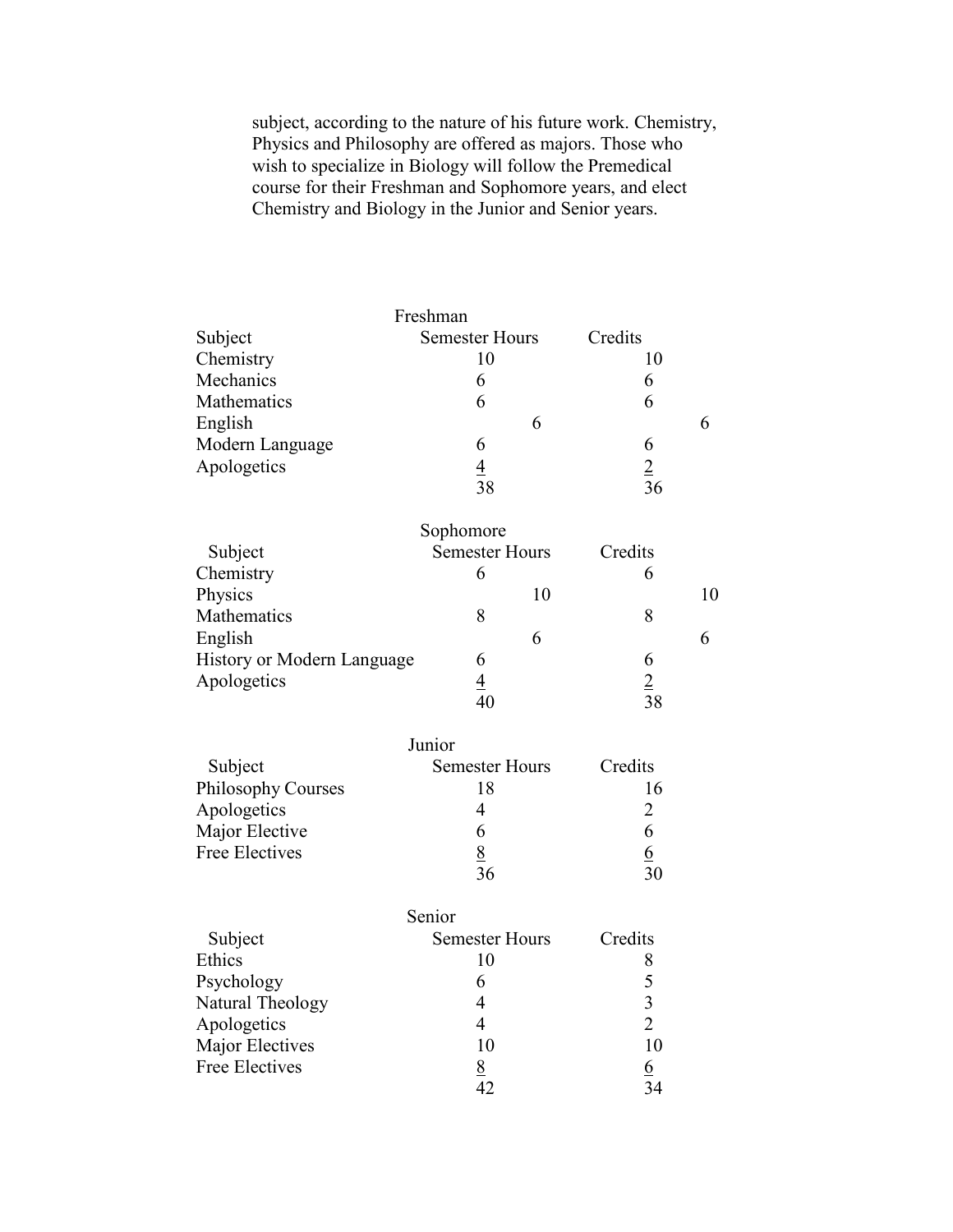C. BACHELOR OF PHILOSOPHY- Many high school graduates who are unable to meet the requirements of the Arts or Science curriculum, still wish to secure the advantages of a liberal college education in preparation for a business or professional career. For these the curriculum leading to the degree of Bachelor of Philosophy has been designed. This curriculum has two main divisions, one of commerce, the other introductory to the work of the Law School.

PREMEDICAL AND PREDENTAL- These courses are intended for students preparing to enter upon the study of medicine or dentistry, who are unable to devote to college studies the period of four years necessary for the attainment of a degree in Arts and Sciences. The requirements for a Medical Student Certificate consist of the satisfactory completion of not less than two years of work in an approved college of liberal arts and science after the completion of an approved four-year high school course or its equivalent, which college work must include six semester hours in English, six semester hours in Biology, six semester hours in Physics, and twelve semester hours in Chemistry of which not less than four semester hours must have been de-voted to Organic Chemistry. The requirements for a Dental Student Certificate are now the same as the requirements for a Medical Student Certificate. These courses represent the minimum requirements for admission to medical and dental schools. It is highly recommended that, if possible, the college work includes three, instead of two years, so as to allow a more thorough preparation in Physics, Chemistry and Biology.

The Pre-medical and Pre-dental Courses of Canisius College besides the usual training in Science and Languages already noted, include a solid training in general philosophy. It is felt that the prevalence in our time of false speculations and mistaken theories, and the general ignorance or neglect of the fundamental principles of morality, render such a course in the more important questions of Logic, Psychology and especially of Ethics, not only helpful to the students preparing for medical and dental schools, but even necessary to fit them for their future studies and practice."

# **College Catalog 1939-40**

The catalog reflects maturation and changes in the chemistry program. The Horan-O'Donnell Science Building was ready for occupancy, the four sub-disciplines of chemistry were recognized in the curriculum, a language requirement was included and a thesis requirement initiated.